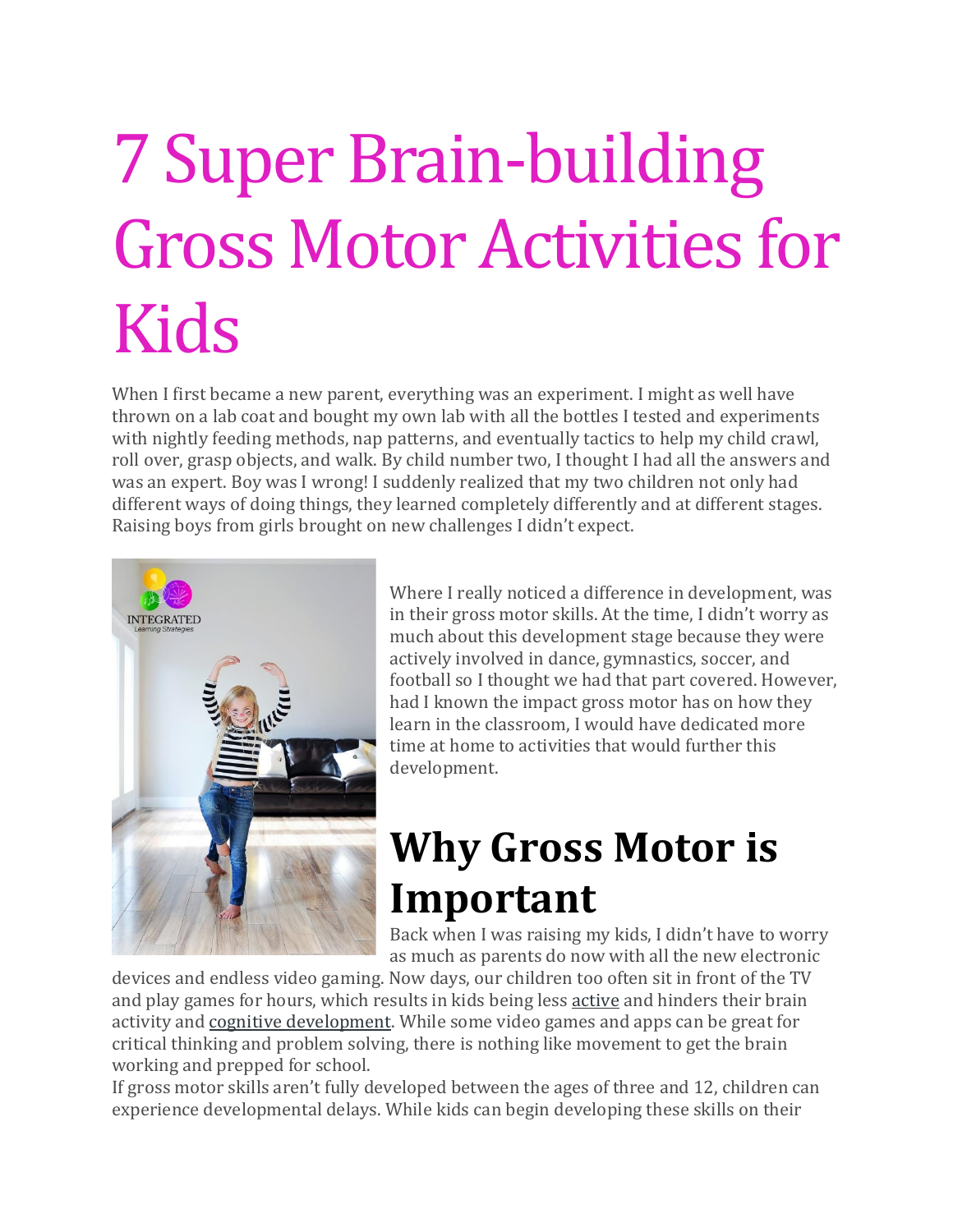own, some never become skilled in this area without parental help. [Preschool](http://everydaylife.globalpost.com/important-develop-gross-motor-skills-preschool-children-4262.html) age is the perfect time to get started with gross motor activities that will channel your child's energy and is directly related to how they attend and behave in class and at home. No matter if your child is two or 10 their gross motor skills can be developed into their teen years and should be worked on daily.

Gross Motor activities are especially important if your child shows signs of [ADHD,](http://www.webmd.com/add-adhd/default.htm) [Dyslexia,](http://www.webmd.com/children/tc/dyslexia-overview) [Autism,](http://www.webmd.com/brain/autism/default.htm) or Sensory [Processing](http://www.webmd.com/parenting/sensory-processing-disorder) Disorders (SPD). Certain types of movement and activity can help calm these symptoms and improve their mood, anxiety, depression, hyperactivity, focus, and memory.

# **Ready to Roll**

When choosing activities to strengthen your child's gross motor skills, select ideas that incorporate the right and left feet, legs, and arms. Eventually, your child will establish dominance as they grow older, but actively engaging the weaker sides of the body will strengthen the weaker sides of the brain.

The hard part may be finding new fun activities to activate their gross motor skills so we've put together a few great ideas for you to try out. As your child masters each activity, incorporate new objects and different motions to keep it challenging and fun. We tried out a few of our favorites with Ruby and Carlie. Try these out with your kidos!



# 1.**Lily Pad[s](http://www.ilslearning.com/?attachment_id=860)**

"Lily pads" is just another fancy term for frog leaps. The good thing about this activity is you can do it inside or outside if you have enough room in your house or apartment. Have them start at one end of the room and jump across the floor starting in a squat position and then jump as high as they can. They may get tired after a while, but this activity is worth it. You can even put objects underneath them to jump over if that makes it easier. Your child may want to speed through this activity, but help them slow down during each jump for accuracy and control. It will help them strengthen their legs and their core.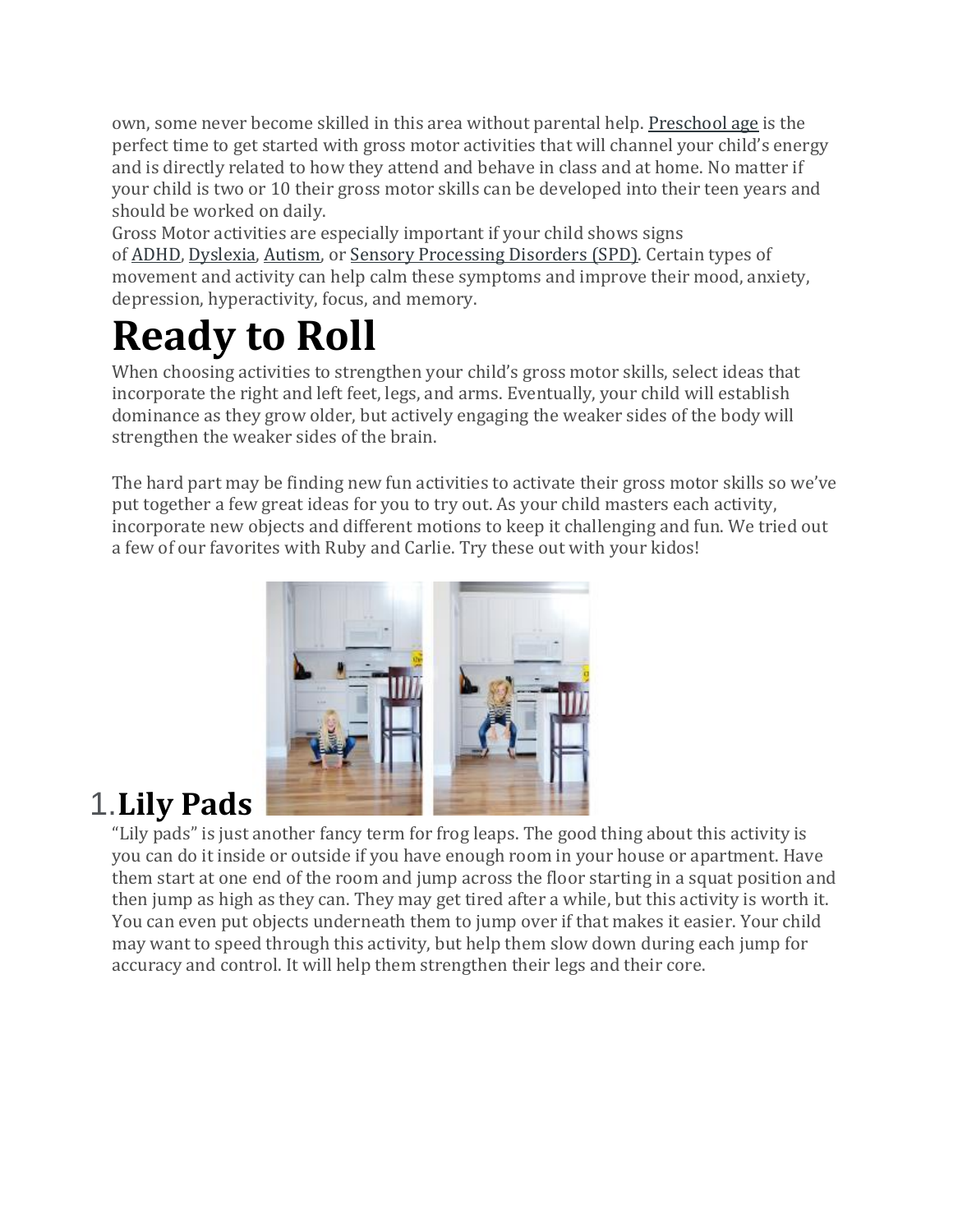

### 2.**Bean Bag Tos[s](http://www.ilslearning.com/?attachment_id=856)**

Report this ad **III'** MEDIAVINE

Now, in this activity Ruby is using a ball, but you can also use a beanbag. Have your child stand in place and throw the ball or beanbag in the air then catch it with their other hand. Your child should repeat this activity with both hands to improve their dexterity and strengthen both arms and hands. The movement from one hand to another helps the weaker parts of the brain and improves cognitive development. After they have mastered the exercise while standing still, have them toss the beanbag or ball while walking in a straight line, which gives them an extra challenge. This activity also serves a dual purpose. It is a great way to help your child strengthen the muscles in their eyes. Why is this important? Training and strengthening the eye muscles makes it so your child can track words and letters on the page. Have your child follow the beanbag with their eyes as they toss the bag up and down and side to side. Try not to let them move their whole head, only their eyes.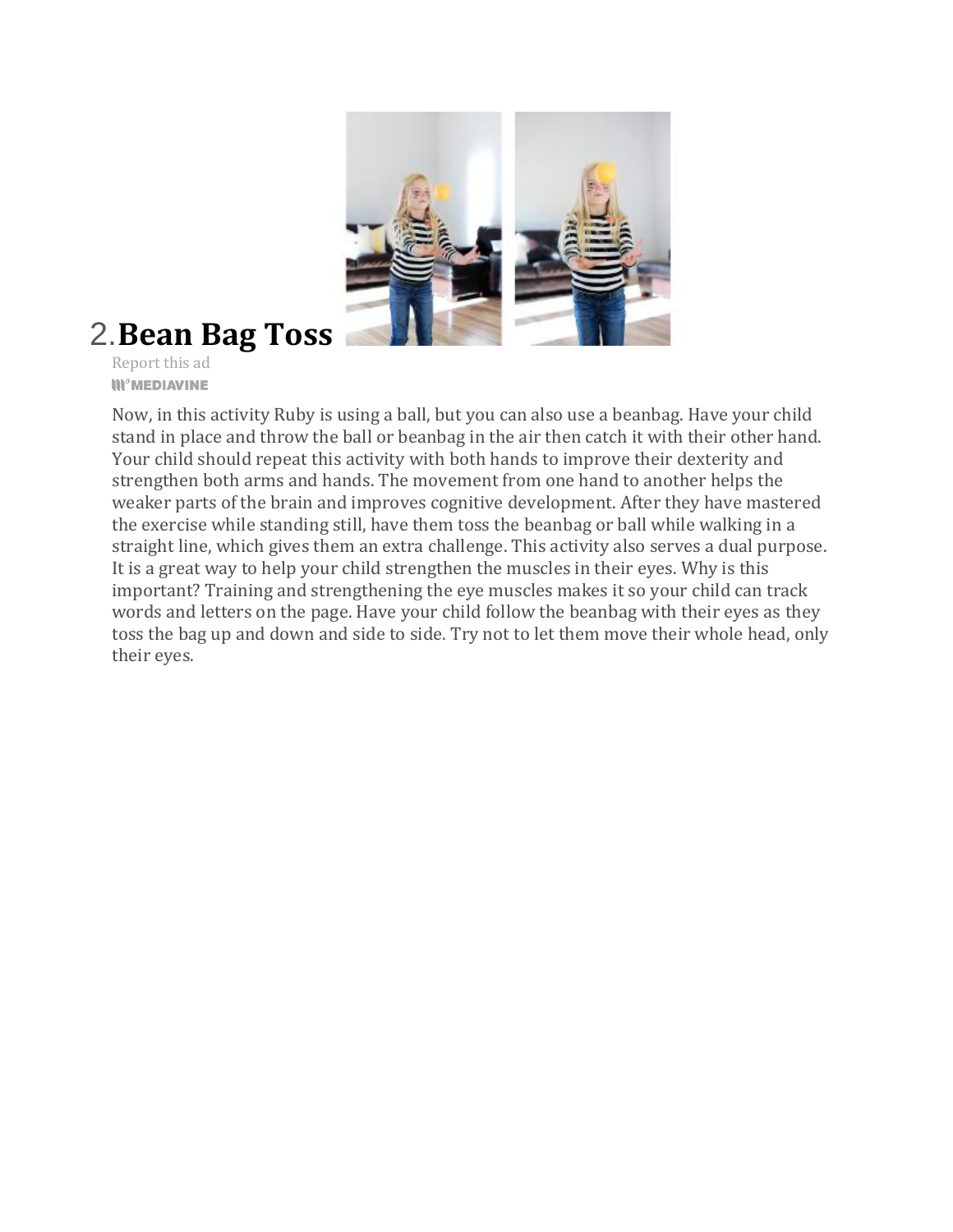

# 3.**Hula Hoo[p](http://www.ilslearning.com/?attachment_id=871)**



Kids absolutely love to hula hoop so why not incorporate it into our gross motor exercises? When kids hula hoop they develop greater balance and coordination. It also strengthens their core. This may not seem important, but balance and coordination helps stabilize the brain and will help your child solve math problems, develop critical thinking skills, and organizes their thoughts for writing essays and reports.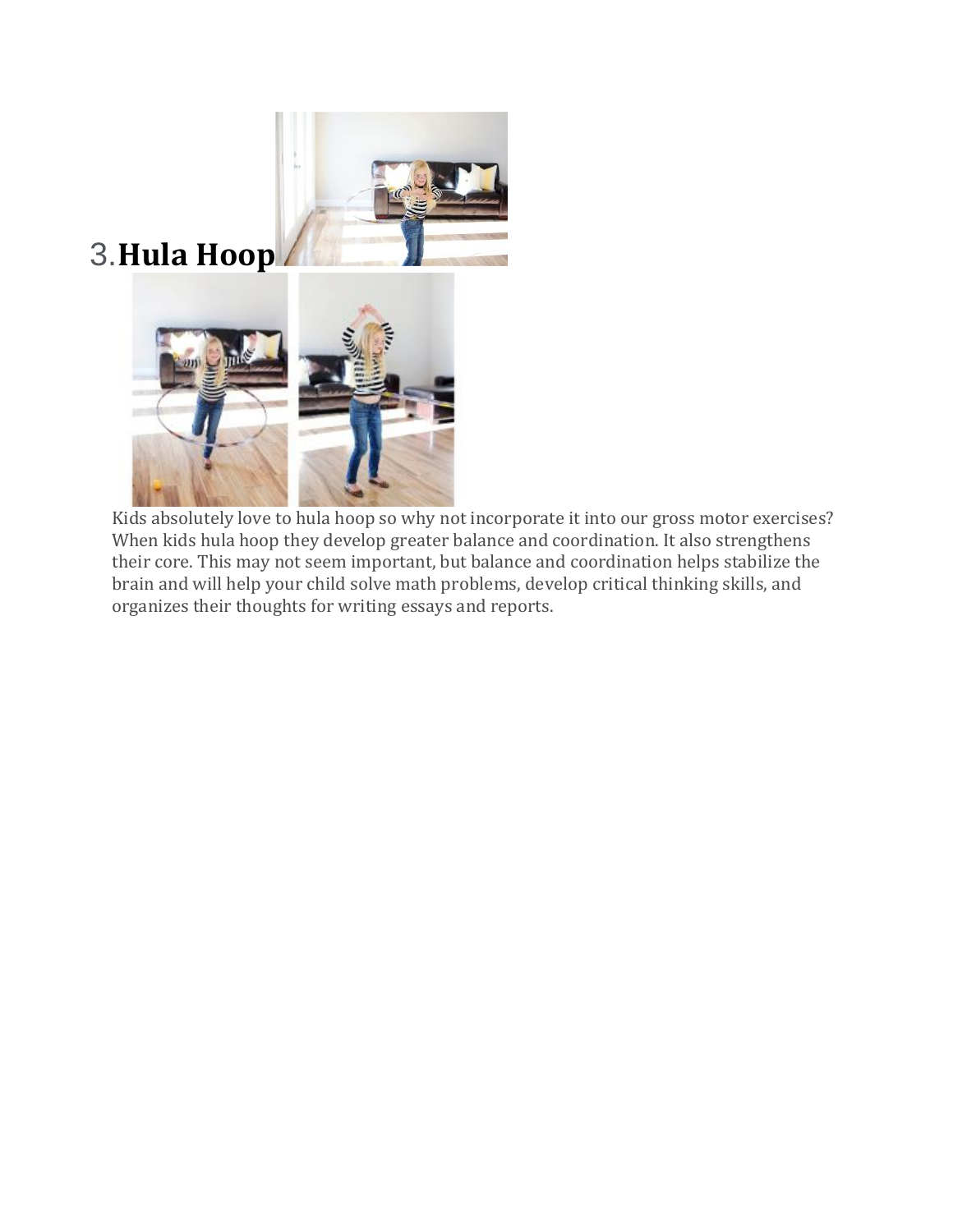

## 4.**The Hokey Pokey**

This game isn't quite the Hokey Pokey, but it's close. Use that same hula hoop or a small object (in this case a small box) and place it on the floor. Have your child hop in and out of the hula hoop or over the box. Again, have them switch from their right and left sides to



strengthen both sides of the body[.](http://www.ilslearning.com/?attachment_id=861)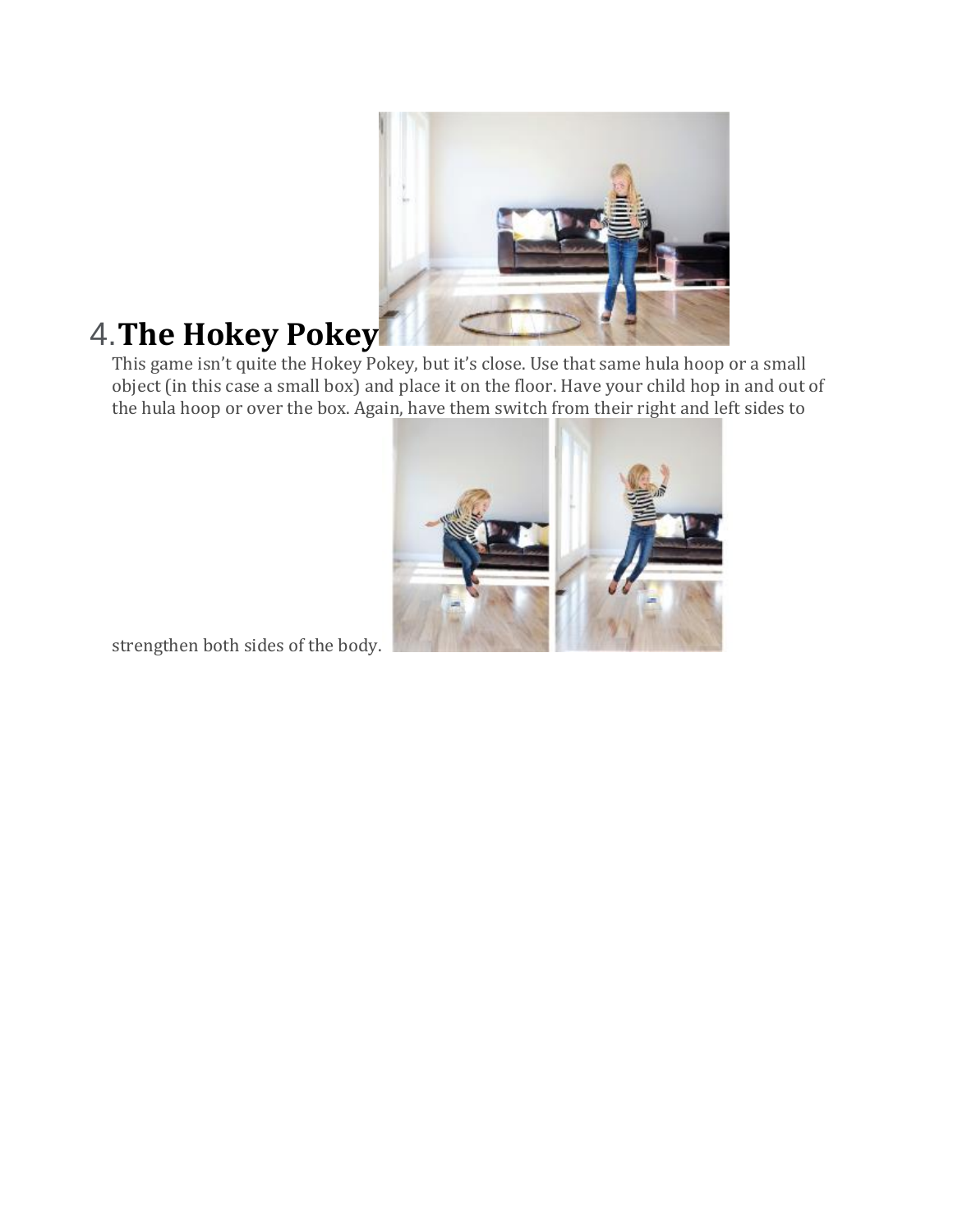#### 5. **Hop on One Foot**





You'd be surprised how many kids cannot do this exercise and how important it is to develop their gross motor skills. Have your child hop on one foot for at least five seconds and then instruct them to switch legs. Your child's first instinct may be to do this exercise quickly, but have them slow down and control each hop.

#### 6.**Dance till You Drop**



Dancing is not only fun, but it's a great way to get your kids moving. These girls have some great dance moves that integrate cross-patterning and they don't even realize it! What we mean by cross-patterning is incorporating movements that have the right and left arms and right and

left legs cross over each other. This is another activity to help the left and right hemispheres of the brain work together to improve mood, attention, focus, stress, and creativity. Teach them the grape vine while they line dance, the scorpion to improve flexibility, or the crab walk during a disco song. Ruby taught me a great move she learned in dance class. To improve flexibility and to add the cross-over movement, have your child sit down and stretch out their legs in a V shape. Then have him or her reach out their arms

so they almost touch their toes and start crossing their right arm over their left arm and